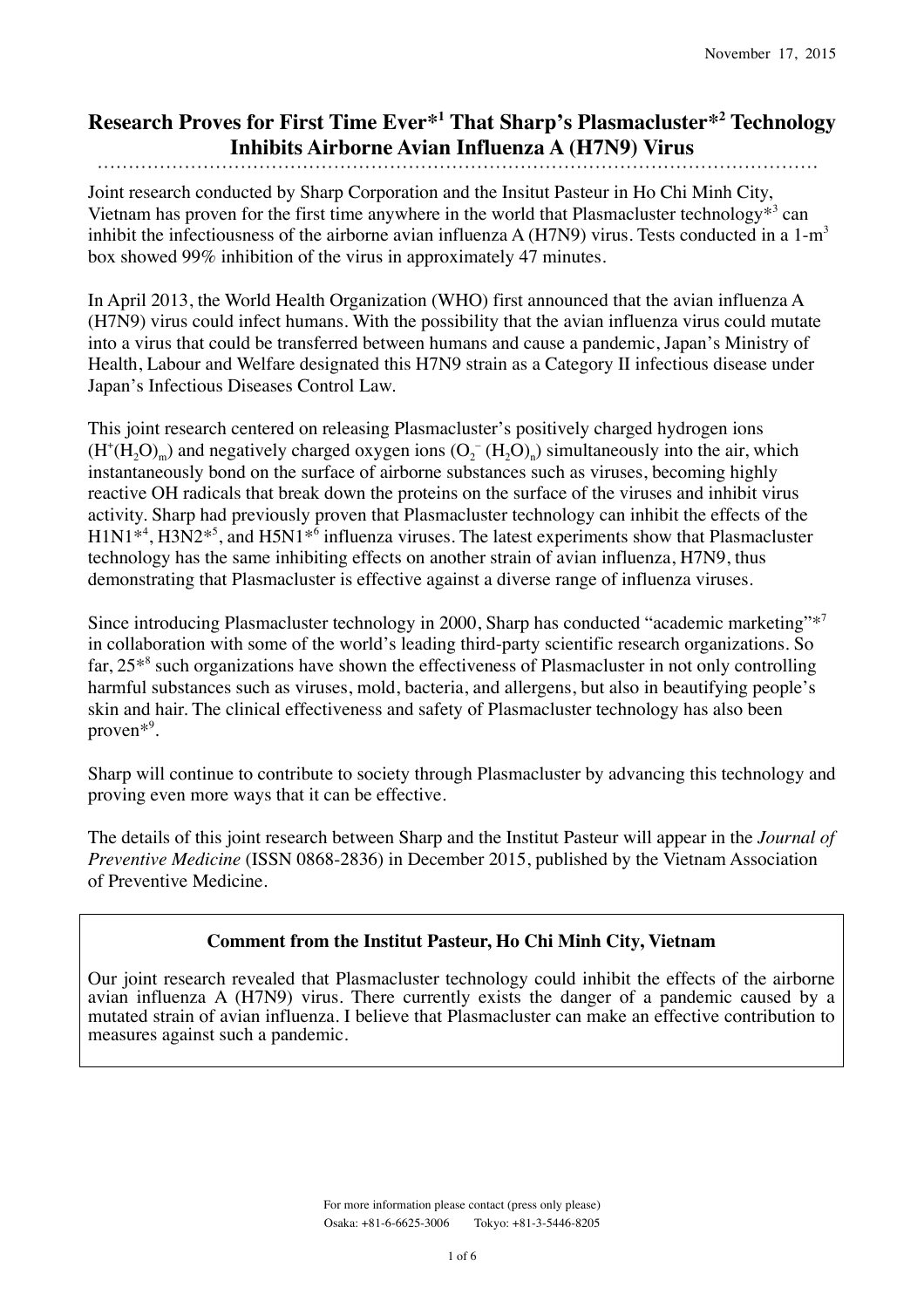- \*1 For air purifying technologies using ion generation or filters. As of November 17, 2015, based on Sharp research.
- \*2 Plasmacluster is a registered trademark of Sharp Corporation.
- $*3$  In an airtight 1-m<sup>3</sup> box and with an average ion density of approximately 100,000 ions/cm<sup>3</sup>.
- \*4 Also known as the Spanish flu or the Russian flu, this subtype of influenza was the cause of the flu pandemic in 2009. It is also currently called a seasonal influenza.
- \*5 A subtype of influenza known as the Hong Kong flu. It is also currently called a seasonal influenza.
- \*6 A subtype of influenza known as the highly pathogenic avian influenza.
- \*7 Collaboration with leading third-party academic research institutions to gather and analyze scientific data in order to apply findings to new products.
- \*8 As of November 17, 2015.
- \*9 According to testing by LSI Medience Corporation (inhalation toxicity test, eye and skin irritation test, corrosivity test, teratogenicity test, and two-generation reproduction toxicity test).

#### **Proven Effect against Airborne Avian Influenza A (H7N9) Virus**

A Plasmacluster ion generating unit was placed inside an airtight  $1-m<sup>3</sup>$  box. The box was filled with Plasmacluster ions (at densities of 50,000 ions/cm<sup>3</sup>, 100,000 ions/cm<sup>3</sup>, and 200,000 ions/cm<sup>3</sup>), and a mist of the avian influenza A (H7N9) virus was infused into the box. After a set amount of time of infusing the virus mist at each ion concentration, the airborne viruses were collected and their infectiousness (infectious titer<sup>\*10</sup>) was determined using the  $TCID_{50}$  assay<sup>\*11</sup>, a widely used method in virus research. Results showed that compared to the control test (airflow containing no Plasmacluster ions), the presence of Plasmacluster ions inhibited 99% of the virus. It was also revealed that increasing ion concentration shortened the time it took to inhibit 99% of the virus.

\*10 Infectious titer: A measure of the infectious level of a virus against cells.

 $*11$  TCID<sub>50</sub> assay: A method of determining infectiousness of a virus by infecting cells with various dilutions of the virus.



#### **About the Institut Pasteur, Ho Chi Minh City, Vietnam**

Established in 1891 in Ho Chi Minh City, Vietnam as the first overseas branch of the Institut Pasteur, established in 1887 in Paris, France by Louis Pasteur, the father of modern bacteriology. The institute was the first in the world to take a sample of the highly pathogenic avian influenza infecting people. Today, under the authority of the Vietnamese Ministry of Health, it conducts a variety of research, mainly aimed at improving and raising the standard of public health in Vietnam.



Institut Pasteur, Ho Chi Minh City, Vietnam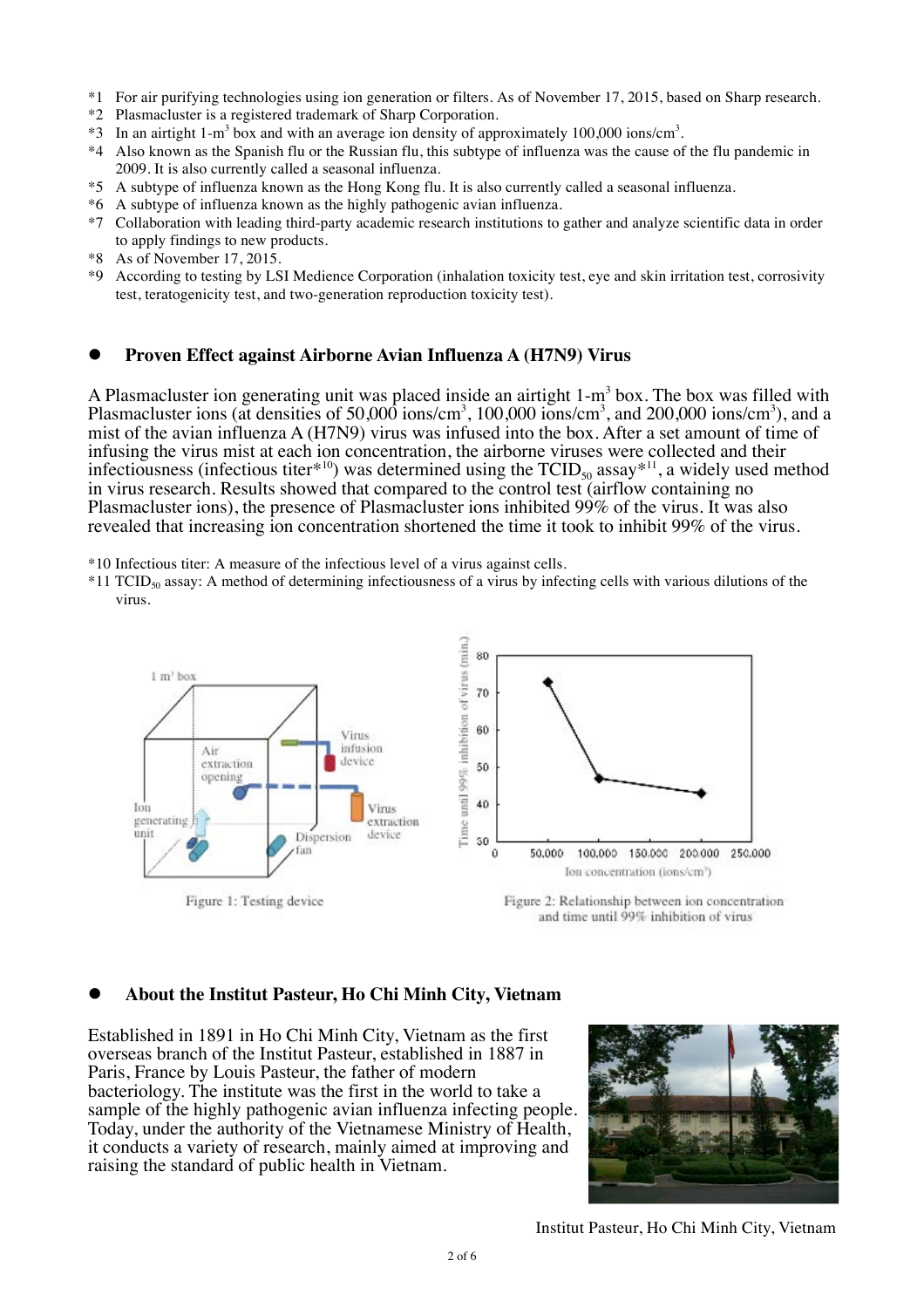### **About Avian Influenza A (H7N9) Virus**

Avian influenza is an infectious disease spread by domestic poultry carrying the influenza A subtype. Originally, it was transferred between waterfowl such as ducks and geese with no symptoms, but now this virus has spread to chickens and other domestic poultry. The avian influenza A (H7N9) virus has a low lethality among chickens and is classified as a weakly pathogenic avian influenza. However, since the WHO first reported in April 2013 that it had infected humans, there has been an increase of the number of human cases reported. Because of the danger of the virus mutating into a new strain with the ability to quickly spread among people and cause a worldwide pandemic, Japan's Ministry of Health, Labour and Welfare has designated the H7N9 strain as a Category II infectious disease under Japan's Infectious Diseases Control Law.

Reference: See a video explaining avian flu and how to prevent it (in Japanese only). http://nettv.gov-online.go.jp/prg/prg9687.html

### **About Plasmacluster Technology**

In Sharp's proprietary air purification technology, positively charged hydrogen ions  $(H^+(H_2O)_n)$  and negatively charged oxygen ions  $(O_2^-(H_2O)_m)$  are discharged simultaneously. These positive and negative ions instantaneously bond on the surface of airborne substances such as bacteria, fungi, viruses, and allergens, becoming highly reactive OH radicals (hydroxyl radicals) that break down the proteins on the surface of these bacteria and other substances. By chemical reaction, the OH radicals work to suppress the activity of those substances.

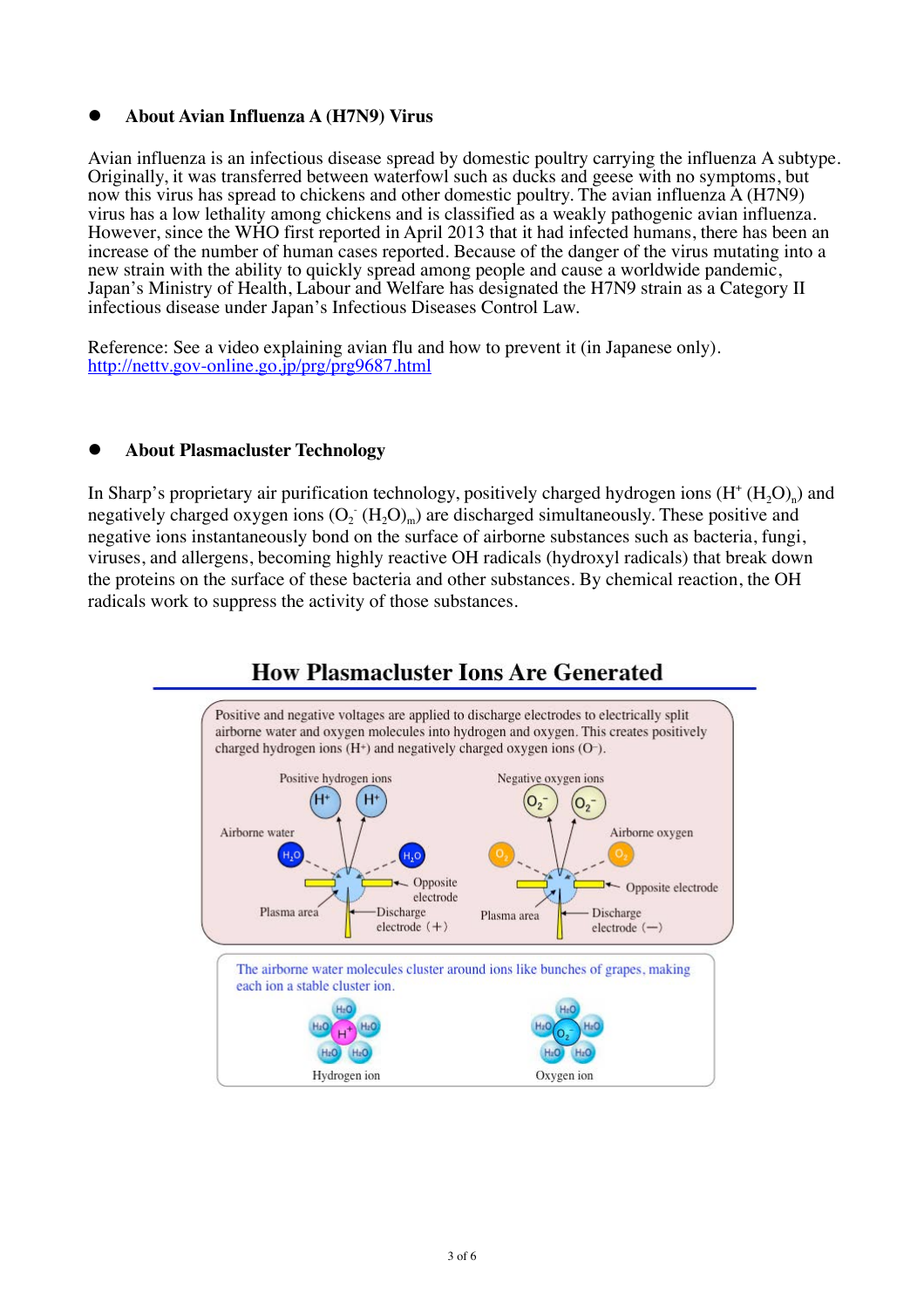

# Working Mechanism to Inhibit Infection by Airborne Viruses

## **Comparison of Oxidation**

Positive and negative ions bond on the surface of airborne viruses and bacteria and react chemically to form OH radicals, which have high oxidation power (standard oxidation potential 2.81 V). These reduce the contagiousness of airborne viruses and the activity of bacteria.

| <b>Active Substances</b> | Chemical Formula | Standard Oxidation Potential (V) |
|--------------------------|------------------|----------------------------------|
| Hydroxyl radicals        | OН               | 2.81                             |
| Oxygen atom              | $\Omega$         | 2.42                             |
| Ozone                    | O <sub>3</sub>   | 2.07                             |
| Hydrogen peroxide        | $H_2O_2$         | 1.78                             |
| Hydroperoxyl radical     | OOH              | 1.7                              |
| Oxygen molecule          | $\mathbf{U}_{2}$ | 1.23                             |

Source: *Fundamentals and Applications of Ozone*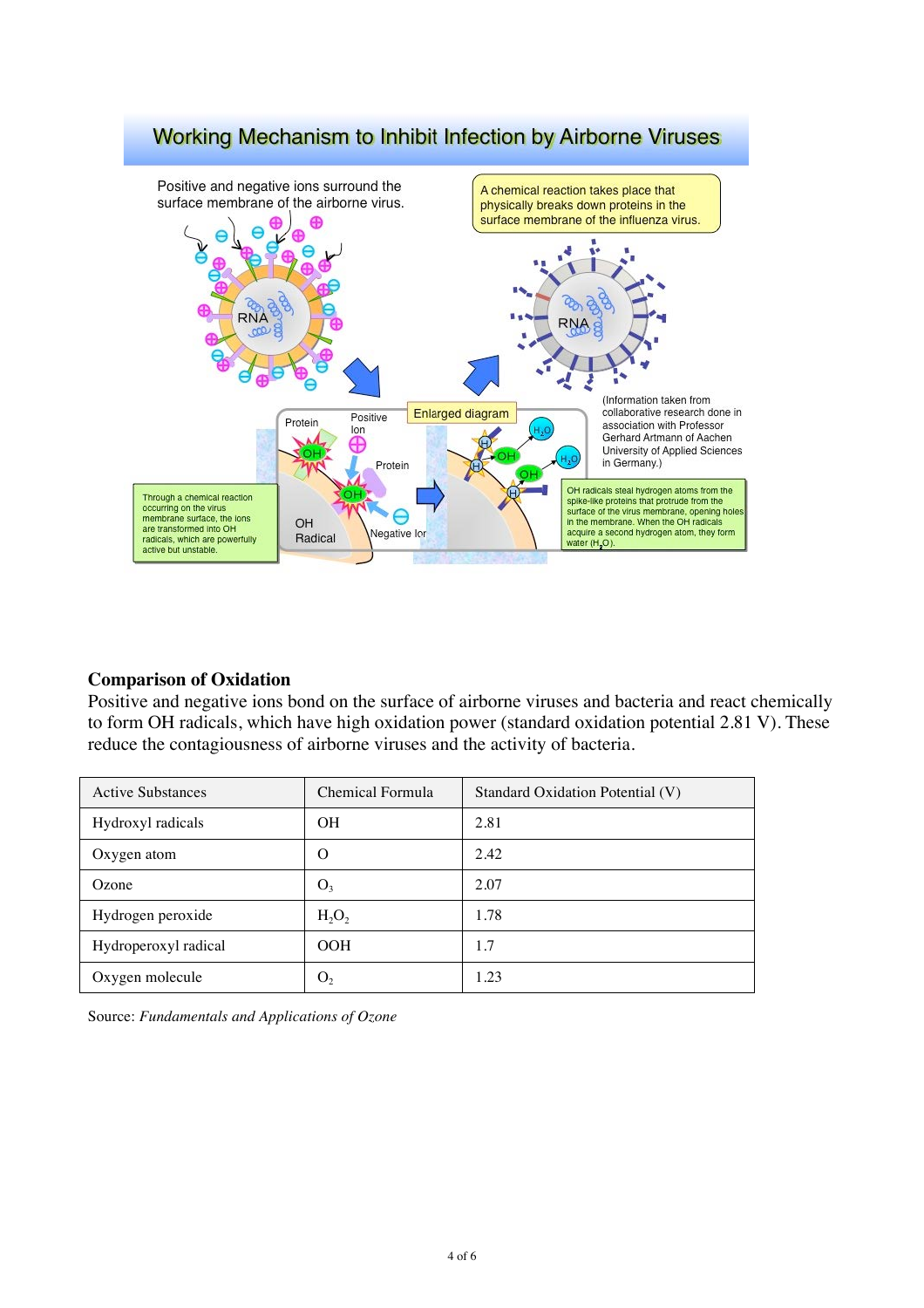| 25 Research Institutes That Provided Data for Sharp's Academic Marketing |  |
|--------------------------------------------------------------------------|--|
|--------------------------------------------------------------------------|--|

÷,

| Target                                | Testing and Verification Organization                                                                                               | Country   |
|---------------------------------------|-------------------------------------------------------------------------------------------------------------------------------------|-----------|
| Efficacy proven in<br>clinical trials | Graduate School of Medicine, University of Tokyo / Public Health Research<br>Foundation                                             |           |
|                                       | Faculty of Science and Engineering, Chuo University / Clinical Research<br>Support Center, University Hospital, University of Tokyo | Japan     |
|                                       | Animal Clinical Research Foundation                                                                                                 | Japan     |
|                                       | Soiken Inc.                                                                                                                         | Japan     |
|                                       | School of Bioscience and Biotechnology, Tokyo University of Technology                                                              | Japan     |
|                                       | HARG Treatment Center, National Trust Co., Ltd.                                                                                     | Japan     |
|                                       | Kitasato Research Center of Environmental Sciences                                                                                  | Japan     |
|                                       | Seoul National University                                                                                                           | Korea     |
|                                       | Shanghai Municipal Center for Disease Control and Prevention                                                                        | China     |
|                                       | Kitasato Institute Medical Center Hospital                                                                                          | Japan     |
| <b>Viruses</b>                        | Retroscreen Virology, Ltd.                                                                                                          | <b>UK</b> |
|                                       | Shokukanken Inc.                                                                                                                    | Japan     |
|                                       | Hanoi College of Technology, Vietnam National University                                                                            | Vietnam   |
|                                       | Institut Pasteur, Ho Chi Minh City                                                                                                  | Vietnam   |
| Allergens                             | Graduate School of Advanced Sciences of Matter, Hiroshima University                                                                | Japan     |
|                                       | Department of Biochemistry and Molecular Pathology, Graduate School of<br>Medicine, Osaka City University                           | Japan     |
|                                       | Ishikawa Health Service Association                                                                                                 | Japan     |
|                                       | University of Lübeck                                                                                                                | Germany   |
|                                       | Professor Gerhard Artmann, Aachen University of Applied Sciences                                                                    | Germany   |
| Fungi                                 | Japan Food Research Laboratories                                                                                                    | Japan     |
|                                       | Shokukanken Inc.                                                                                                                    | Japan     |
|                                       | Shanghai Municipal Center for Disease Control and Prevention                                                                        | China     |
| Bacteria                              | Ishikawa Health Service Association                                                                                                 | Japan     |
|                                       | Shanghai Municipal Center for Disease Control and Prevention                                                                        | China     |
|                                       | Kitasato Research Center of Environmental Sciences                                                                                  | Japan     |
|                                       | Kitasato Institute Medical Center Hospital                                                                                          | Japan     |
|                                       | Dr. Melvin W. First, Professor Emeritus, Harvard School of Public Health                                                            | <b>US</b> |
|                                       | Animal Clinical Research Foundation                                                                                                 | Japan     |
|                                       |                                                                                                                                     |           |
|                                       | University of Lübeck                                                                                                                | Germany   |
|                                       | Professor Gerhard Artmann, Aachen University of Applied Sciences                                                                    | Germany   |
|                                       | Japan Food Research Laboratories                                                                                                    | Japan     |
|                                       | Shokukanken Inc.                                                                                                                    | Japan     |